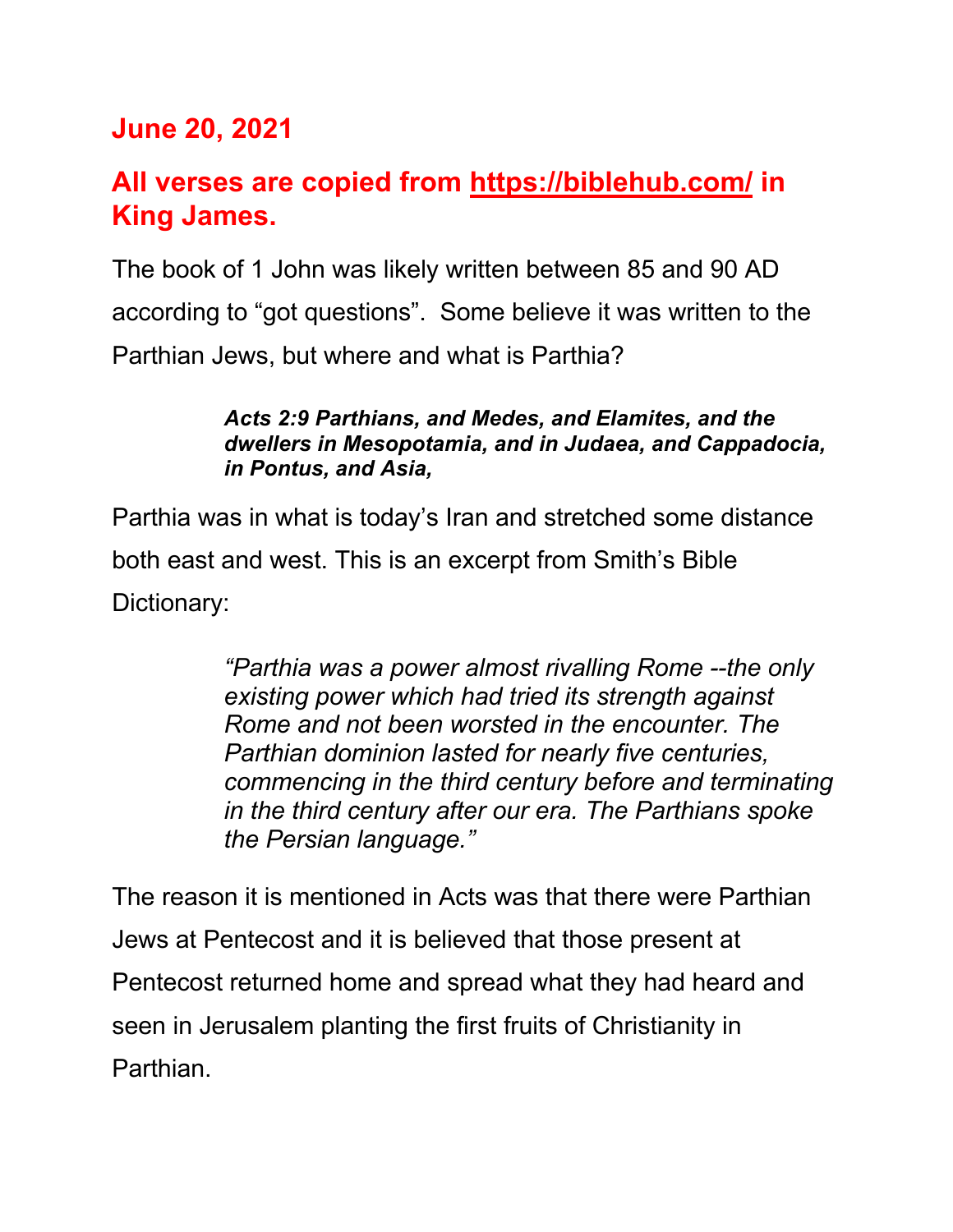Further conjecture by some Bible Scholars believe that John the Apostle had written this letter to them. Other Scholars believe it was not written to any particular person or local church but to all Believers.

In either case the depth of Love and Faith from John is meant to build each Believer up Spiritual. John repeatedly points out the danger of being of the world, speaking as a Christian but living as a person of the world. There is a critical yet under taught doctrine involving the Judgement Seat of Christ. We discussed that last Sunday. We as Believers every one of us will stand before Jesus at His Judgement Seat often called the Bema Seat Judgement. If you missed that I will post that study on our web site livingmontanabiblestudy.com this week.

## **1 John 1**

# **The Word of Life**

# **(Luke 24:36-43; John 20:19-23)**

**1That which was from the beginning, which we have heard, which we have seen with our eyes, which we have looked upon, and our hands have handled, of the Word of life;**

Not that the Apostle John needs any bonafides so what he presents here is that he was able to walk with Christ during His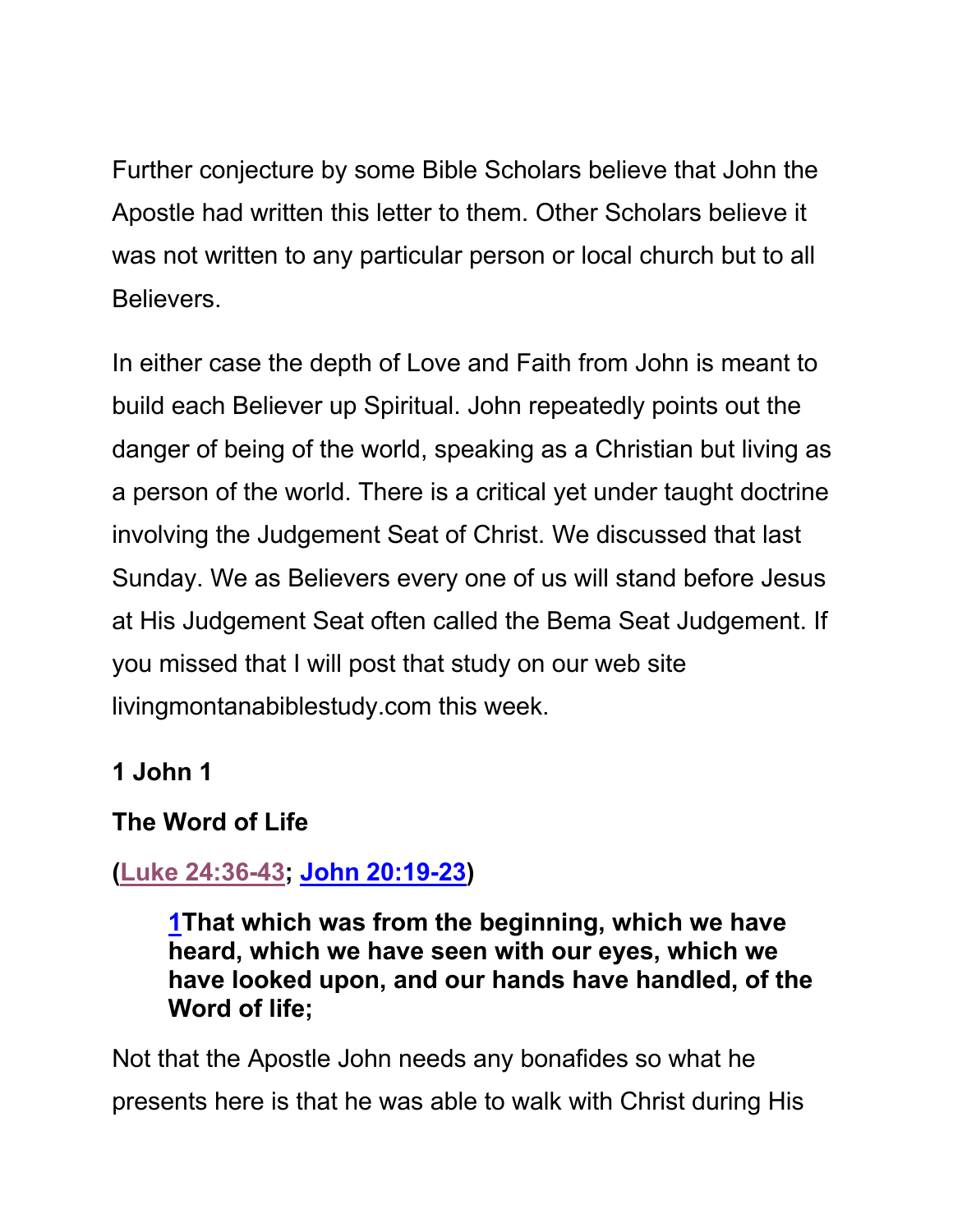ministry. John and his brother James were with Christ from the beginning of His ministry so John states; "from the beginning". John then declares he heard the things Jesus said and saw the things Jesus did with his eyes, handled things that Christ provided such as the five loaves and fishes that feed the thousands. All of those things compiled gave a earthly picture of the Word of life; Jesus the Christ the Messiah.

Luke even though not an eyewitness Luke through his research recounts perhaps one of the most striking statements by Christ about how His disciples could see Him after He was raised from the dead.

> *Luke 24: 36And as they thus spake, Jesus himself stood in the midst of them, and saith unto them, Peace be unto you. 37But they were terrified and affrighted, and supposed that they had seen a spirit. 38And he said unto them, Why are ye troubled? and why do thoughts arise in your hearts? 39Behold my hands and my feet, that it is I myself: handle me, and see; for a spirit hath not flesh and bones, as ye see me have. 40And when he had thus spoken, he shewed them his hands and his feet. 41And while they yet believed not for joy, and wondered, he said unto them, Have ye here any meat? 42And they gave him a piece of a broiled fish, and of an honeycomb. 43And he took it, and did eat before them.*

*Jesus Opens the Meaning of Scriptures*

*44And he said unto them, These are the words which I spake unto you, while I was yet with you, that all things must be fulfilled, which were written in the law of Moses,*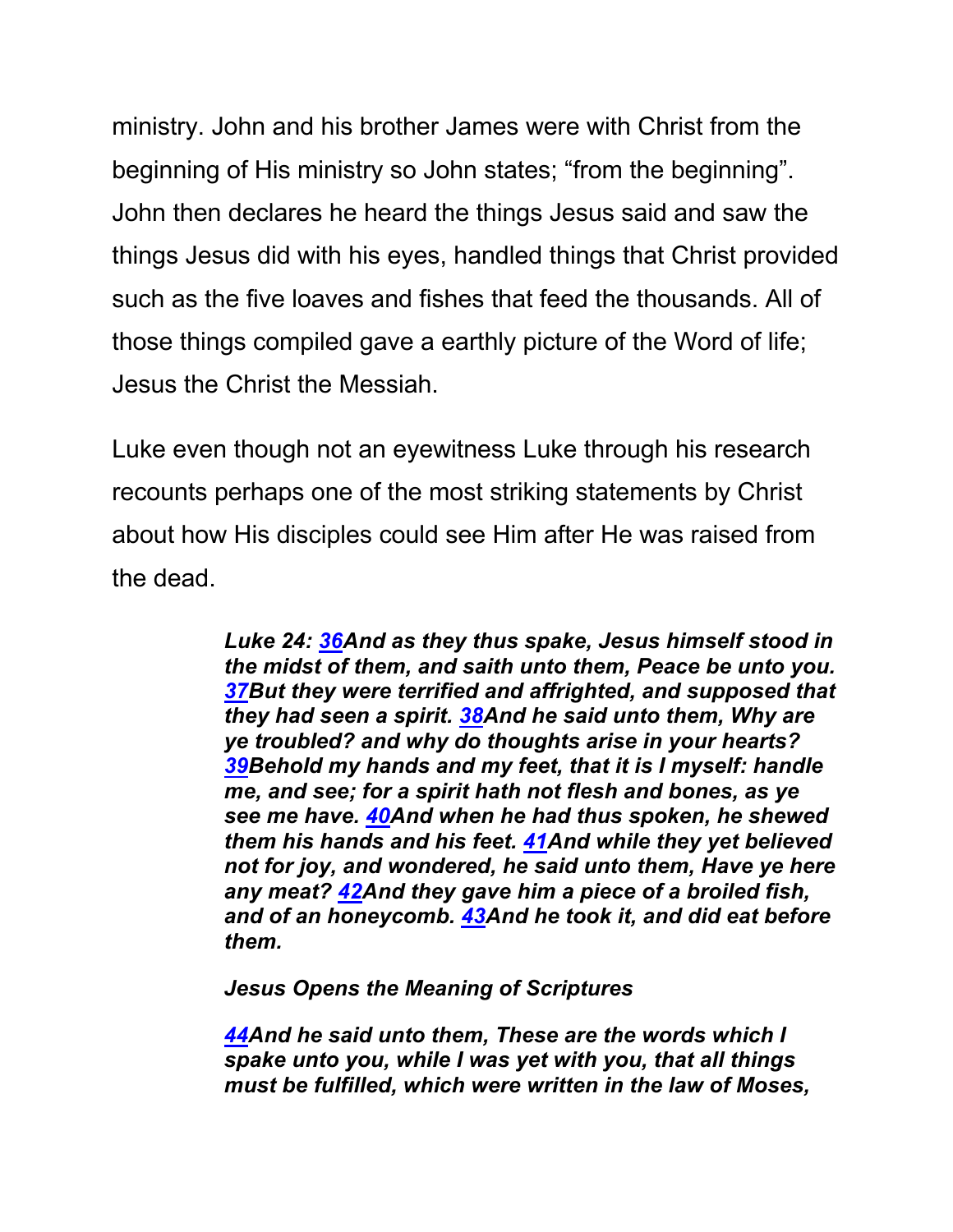*and in the prophets, and in the psalms, concerning me. 45Then opened he their understanding, that they might understand the scriptures, 46And said unto them, Thus it is written, and thus it behoved Christ to suffer, and to rise from the dead the third day: 47And that repentance and remission of sins should be preached in his name among all nations, beginning at Jerusalem. 48And ye are witnesses of these things. 49And, behold, I send the promise of my Father upon you: but tarry ye in the city of Jerusalem, until ye be endued with power from on high.*

That statement is one of the main reasons we as Christians believe that we will as Believes all have resurrected bodies granted at the Rapture to all who Believe. Those in heave currently are Spirit but will be given their Resurrected Bodies at the Rapture as well.

### **2(For the life was manifested, and we have seen** *it***, and bear witness, and shew unto you that eternal life, which was with the Father, and was manifested unto us;)**

After John declared the things he saw, heard, and touched he now in vs 2 declares by the power of the Holy Spirit that this life that was manifested in Jesus or Nazareth was the source of eternal life. John also recognizes that Jesus was eternal, having been with the Father before Creation and the Father manifested Him the Christ in this world as a human being.

**3That which we have seen and heard declare we unto you, that ye also may have fellowship with us: and truly our fellowship** *is* **with the Father, and with his Son Jesus**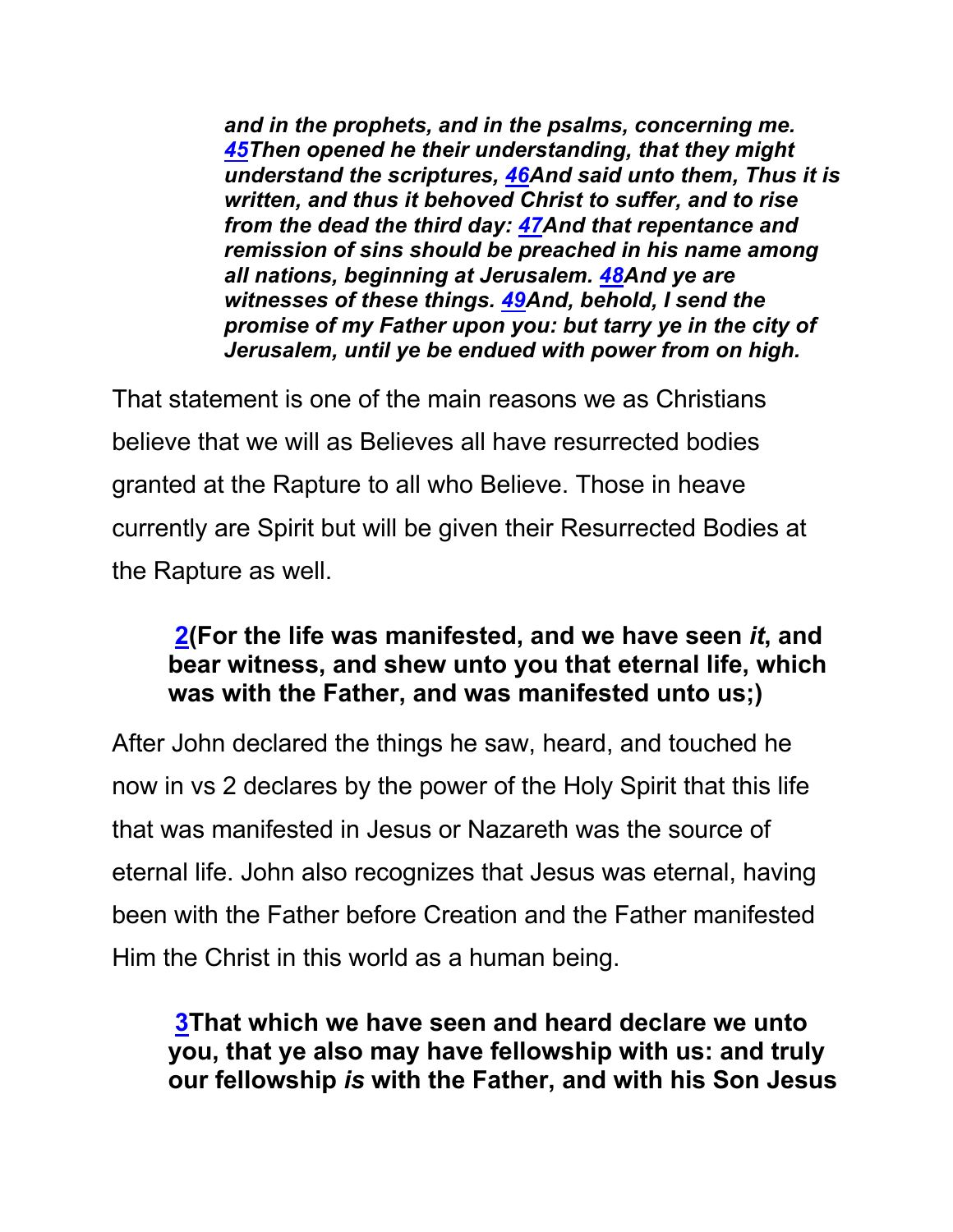### **Christ. 4And these things write we unto you, that your joy may be full.**

We were likely all taught that we should be careful whom we associate with. The issue is that we can be influenced in a good or bad way by those we associate with. John is talking about people who would fellowship with he and the other disciples would by default have fellowship with the Father and with His Son Jesus Christ. As Christians we have joy in our fellowshipping with other Christians. There are those of the world that enjoy being around Christians that truly act like Christians that make them a joy to be around. Are we those Christians? Do people feel the joy of the Lord when they are around us or do, they see and hear grumpy complaining people that declare themselves to be Christians but sound more like the world than someone with unspeakable joy in their heart? I can be the poster boy for that type of Christian, and I seek forgiveness and repent of my attitude. I pray that God would fill me with joy the joy I first knew when I came to Christ.

## **Walking in the Light**

**(John 8:12-30)**

**5This then is the message which we have heard of him, and declare unto you, that God is light, and in him is no darkness at all. 6If we say that we have fellowship with him, and walk in darkness, we lie, and do not the truth:**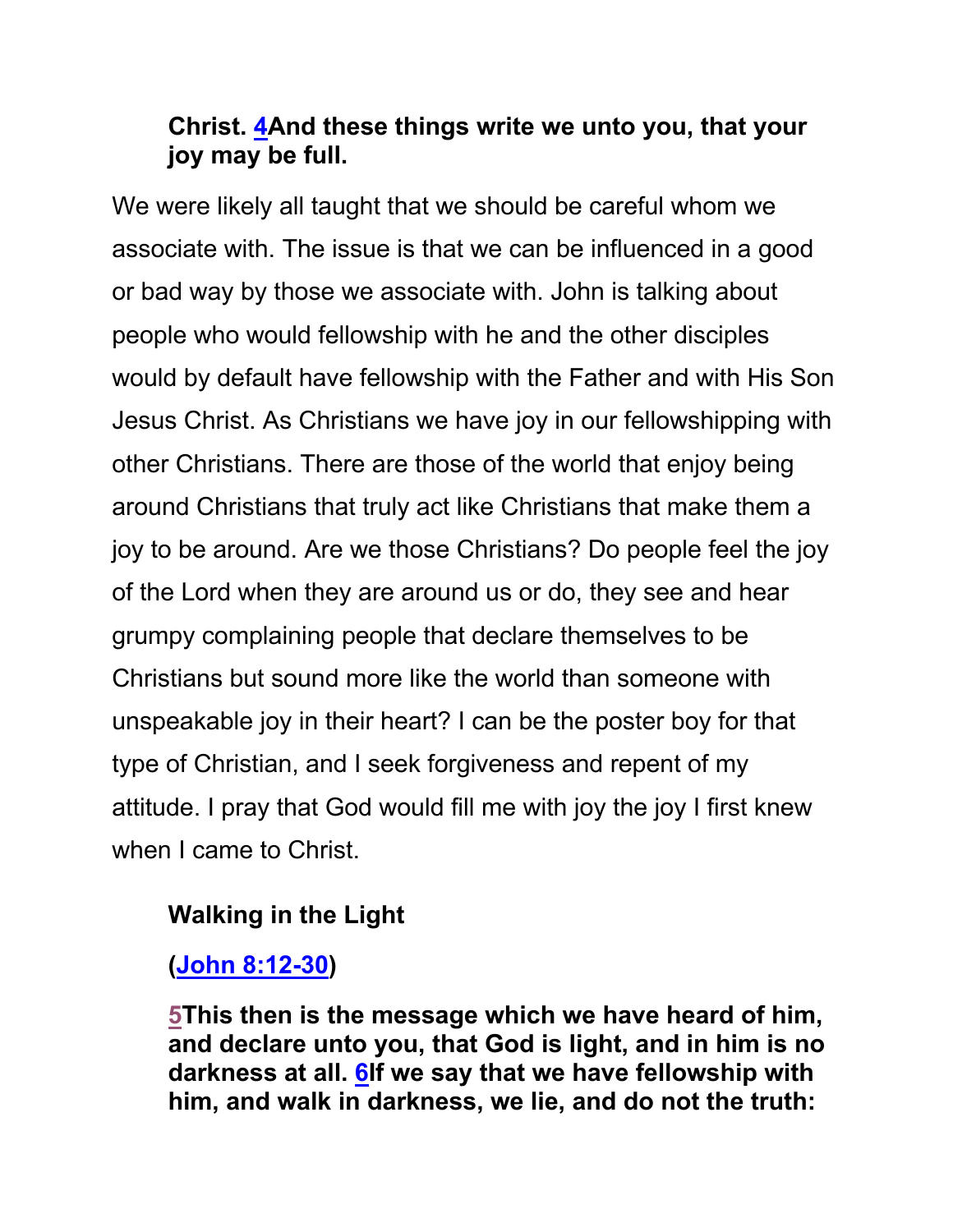**"Darkness** according to Strong's Concordance.

Phonetic Spelling: (skot-ee'-ah) Definition: darkness Usage: darkness; fig: spiritual darkness.

HELPS Word-studies

**Cognate: 4653** *skotía* (a *feminine* noun) – *darkness*, a brand of moral, spiritual *obscurity* (i.e. which blocks the light of God when faith is lacking). See also 4655 */skótos* ("darkness")."

Darkness as we know is the absence of light, in this case the absence of the presence of God. And the definition of this word darkness embraces the idea that darkness, this moral or spiritual darkness can block God's Light from being seen by the world.

**"Light** according to Strong's Concordance.

Phonetic Spelling: (foce) Definition: light Usage: light, a source of light, radiance.

HELPS Word-studies

**5457** *phṓs* (a neuter noun) – properly, *light* (especially in terms of its results, what it manifests); in the NT, the *manifestation of God's self-existent life*; divine *illumination* to reveal and impart life, through Christ."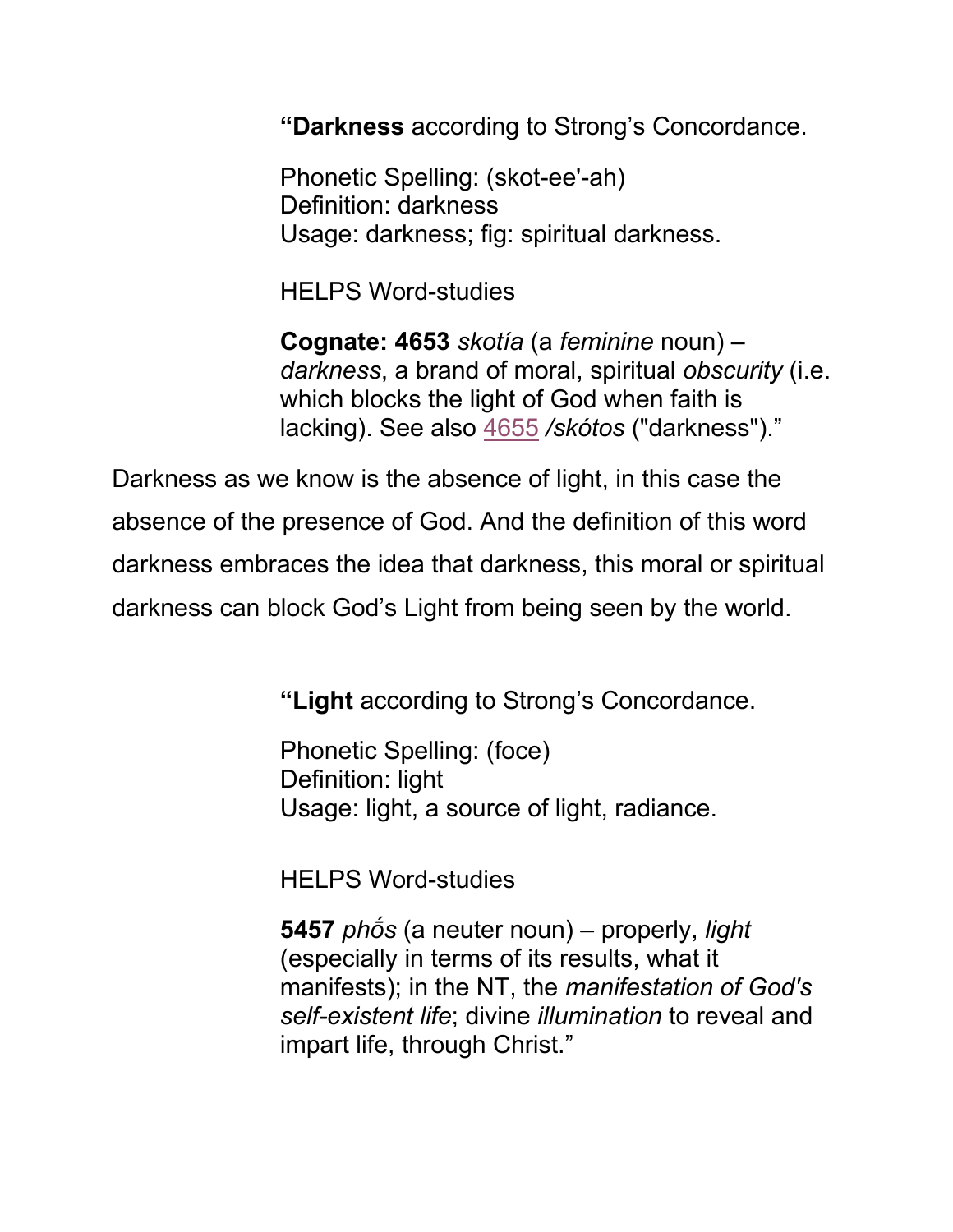If that light is blocked by darkness, then the light is hindered from shinning. If we as Christians walk in darkness as opposed to walking in the Light of Christ, then we are part of the blocking of the Light that is Jesus Christ. Our actions and our words can confuse those who do not know Christ. If our words do not match our actions, if we are angry, bitter, without love, then what do we have to offer the dark that prevails this world. How do those we know and love perhaps family, see the Love of Christ if we cannot manifest that in our own lives.

JD Farag says there are only two kinds of people in this world; those that are saved and those that are not save. It knows now color or ancestry, no nation, nor country, only saved and unsaved.

### **7But if we walk in the light, as he is in the light, we have fellowship one with another, and the blood of Jesus Christ his Son cleanseth us from all sin.**

"Walking in" is another way of say being obedient. Light and Christ are inseparable, it is not that light illuminates Christ it is that wherever Jesus is, He emanates light. We see this during His reign in the New Jerusalem.

#### *Revelation 21:23 And the city had no need of the sun, neither of the moon, to shine in it: for the glory of God did lighten it, and the Lamb is the light thereof.*

We also see this declaration from Jesus Himself: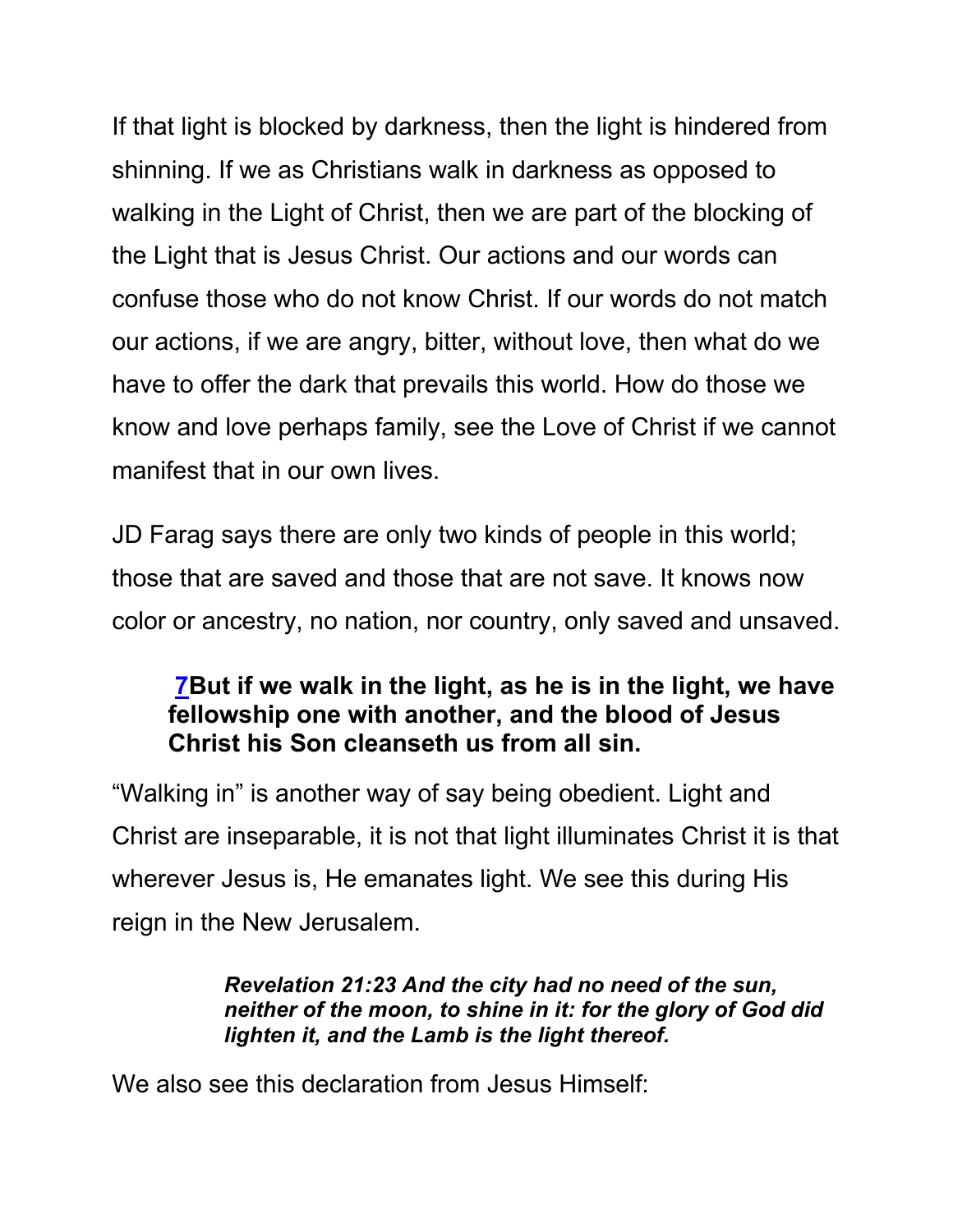#### *John 8:12 Then spake Jesus again unto them, saying I am the light of the world: he that followeth me shall not walk in darkness, but shall have the light of life.*

There are three words in the Bible that I think are synonymous; The Word, Light and Truth, all are directly related to Jesus Christ and the Father.

## **8If we say that we have no sin, we deceive ourselves, and the truth is not in us.**

When it says the "truth" is not in us that is synonymous saying Jesus is not in us. The implication is that if we say we have no sin, then that is a lie and lying and Truth have nothing in common. We cannot have both; lies and the Truth operating in us at the same time.

## **9If we confess our sins, he is faithful and just to forgive us** *our* **sins, and to cleanse us from all unrighteousness.**

This promise is iron clad because it is from God. Our goal is to worship God because He is worthy and the means to that is through Righteousness, it is His Righteousness through Jesus the Messiah. That Godly Righteousness is imputed or credited to us by the Blood of the Lamb.

### **10If we say that we have not sinned, we make him a liar, and his word is not in us.**